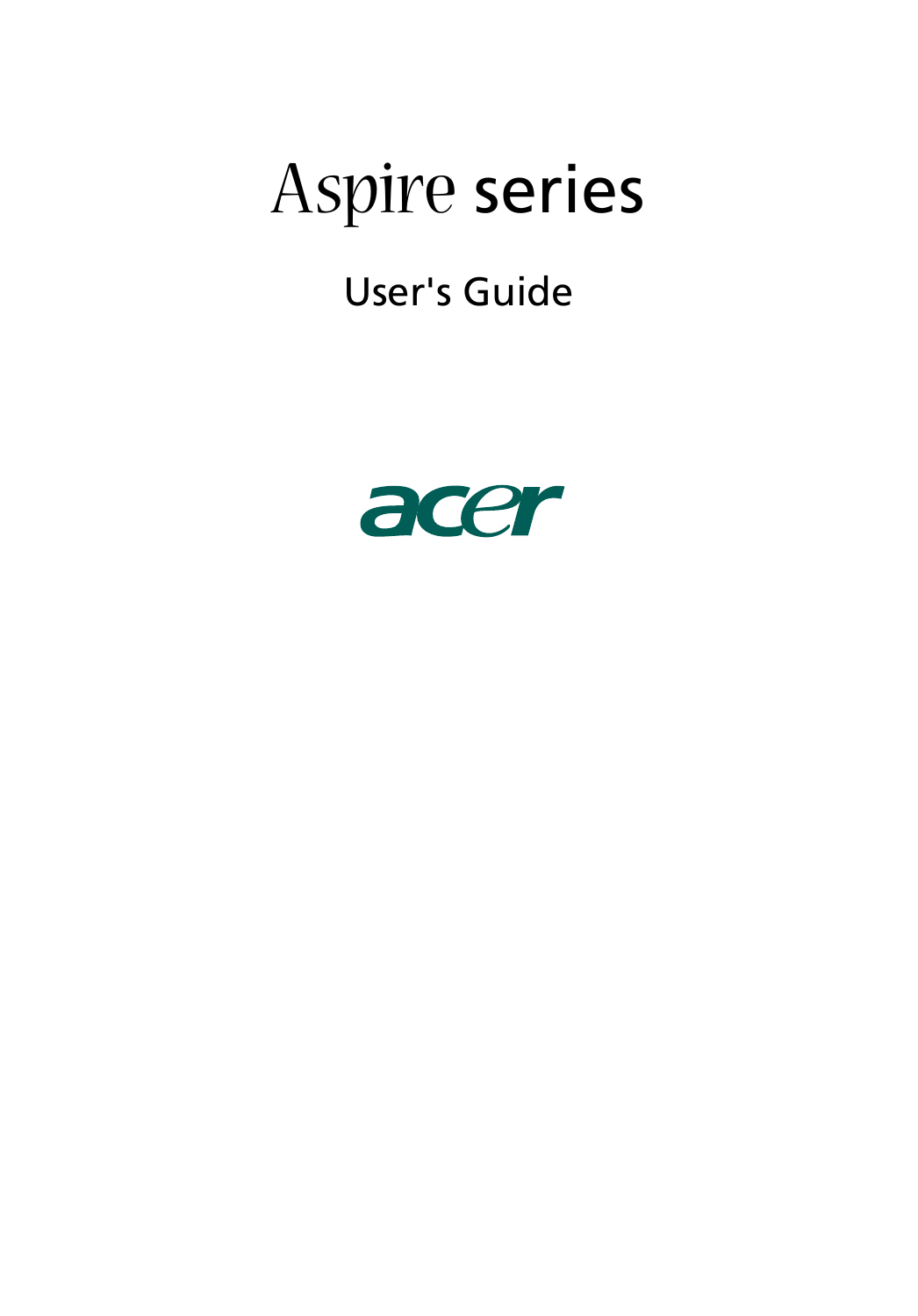Copyright© 2005 Acer Incorporated All Rights Reserved

Aspire series User's Guide

Changes may be made periodically to the information in this publication without obligation to notify any person of such revisions or changes. Such changes will be incorporated in new editions of this manual or supplementary documents and publications. This company makes no representations or warranties, either expressed or implied, with respect to the contents hereof and specifically disclaims the implied warranties of merchantability or fitness for a particular purpose.

Record the model number, serial number, purchase date, and place of purchase information in the space provided below. The serial number and model number are indicated on the label affixed to your computer. All correspondence concerning your unit should include the serial number, model number, and purchase information.

No part of this publication may be reproduced, stored in a retrieval system, or transmitted, in any form or by any means, electronically, mechanically, by photocopy, recording, or otherwise, without the prior written permission of Acer Incorporated.

| Model number: |  |
|---------------|--|
|---------------|--|

| Serial number: |  |
|----------------|--|
|                |  |

| Purchase date: |  |
|----------------|--|
|                |  |

|  | Place of purchase:                                                                                              |  |
|--|-----------------------------------------------------------------------------------------------------------------|--|
|  | the contract of the contract of the contract of the contract of the contract of the contract of the contract of |  |
|  |                                                                                                                 |  |

Acer and the Acer logo are registered trademarks of Acer Inc. Other companies' product names or trademarks are used herein for identification purposes only and belong to their respective companies.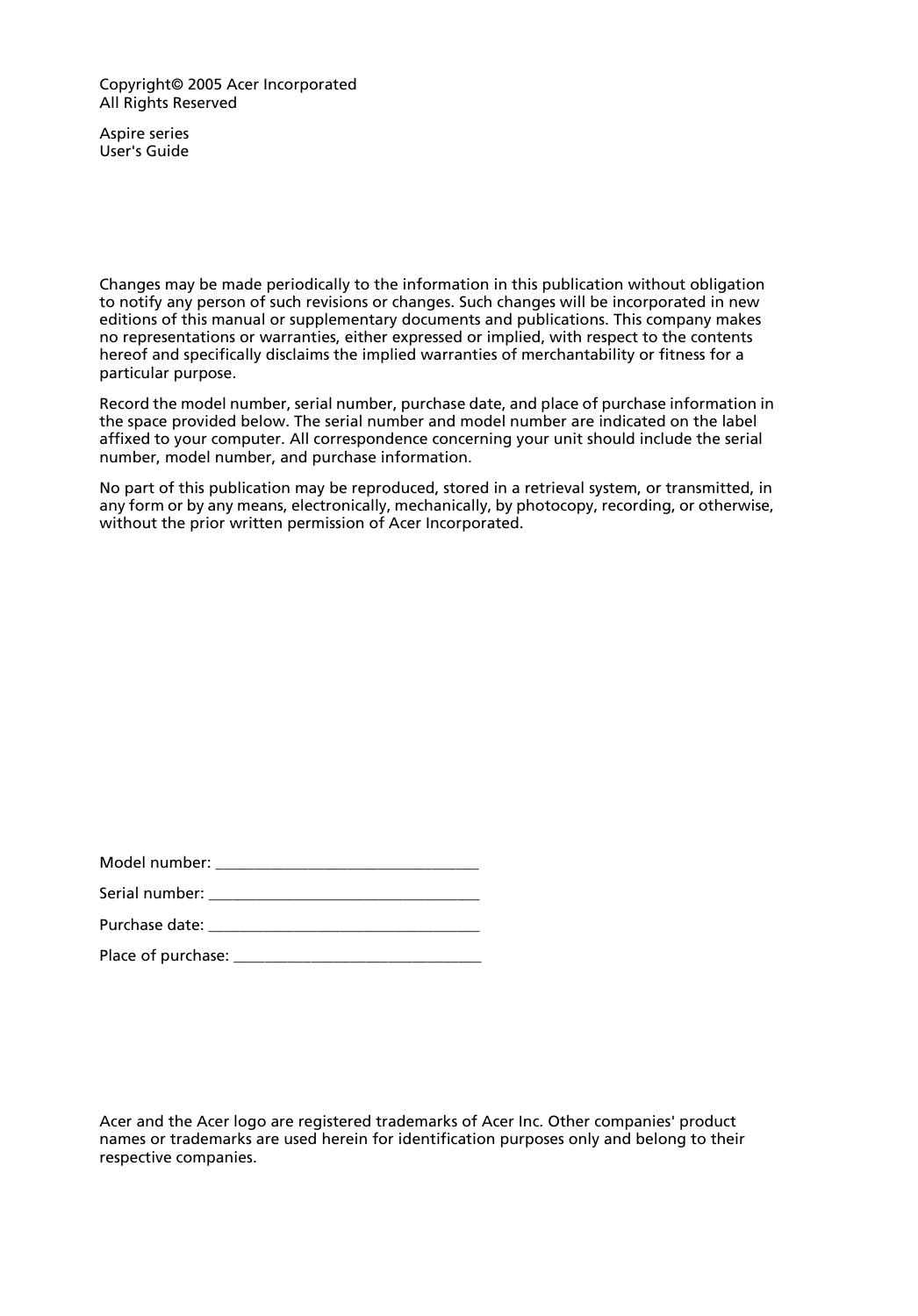### [System tour 1](#page-4-0)

| Front panel<br>Rear panel<br>System features<br>Performance<br>Multimedia<br>Connectivity<br>System peripherals<br>Mouse (PS/2 or USB, manufacturing option)<br>Keyboard (PS/2 or USB, manufacturing option)<br><b>Speakers</b><br>Setting up your computer                                                                                                                                                                                                                                                             | 1<br>$\mathbf{1}$<br>$\overline{c}$<br>$\overline{a}$<br>$\frac{2}{2}$<br>$\overline{c}$<br>$\frac{3}{3}$<br>$\overline{3}$<br>4 |
|-------------------------------------------------------------------------------------------------------------------------------------------------------------------------------------------------------------------------------------------------------------------------------------------------------------------------------------------------------------------------------------------------------------------------------------------------------------------------------------------------------------------------|----------------------------------------------------------------------------------------------------------------------------------|
| Necessary to know before setup<br>Selecting a location<br>Opening the package<br>Connecting peripherals<br>Starting your computer<br>Shutting down your computer<br>System upgrade<br>Opening the computer<br>Setting up new components<br>Troubleshooting                                                                                                                                                                                                                                                              | 4<br>4<br>4<br>5<br>5<br>5<br>6<br>6<br>6<br>7                                                                                   |
| Taking care of your computer                                                                                                                                                                                                                                                                                                                                                                                                                                                                                            | 9                                                                                                                                |
| Important tips<br>Cleaning and servicing<br>To clean your computer and keyboard<br>To clean your pointing device<br>To clean your optical mouse<br>To clean your monitor<br>When to contact a service technician<br>Asking for technical assistance<br><b>ENERGY STAR guidelines compliance</b><br>Declaration of conformity for EU countries<br>Modem notices<br><b>TBR 21</b><br>Important safety instructions<br>Lithium battery statement<br>Laser compliance statement<br>Declaration of conformity for CE marking | 9<br>9<br>9<br>10<br>10<br>10<br>10<br>10<br>11<br>11<br>11<br>11<br>11<br>13<br>14<br>15                                        |
| <b>Federal Communications Comission</b><br>declaration of conformity                                                                                                                                                                                                                                                                                                                                                                                                                                                    | 17                                                                                                                               |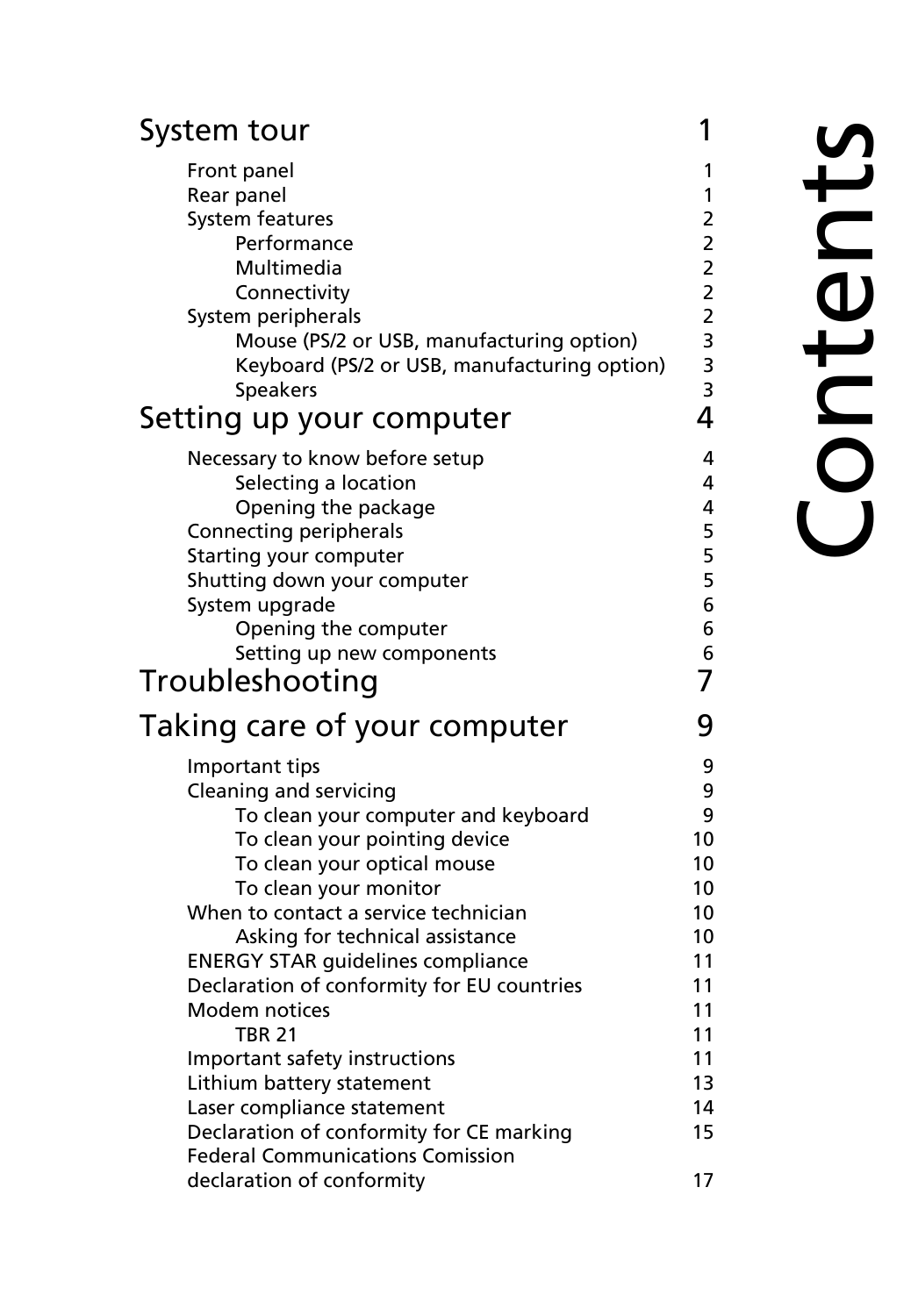**Remark:** All images are for reference purposes only. Actual configuration may vary.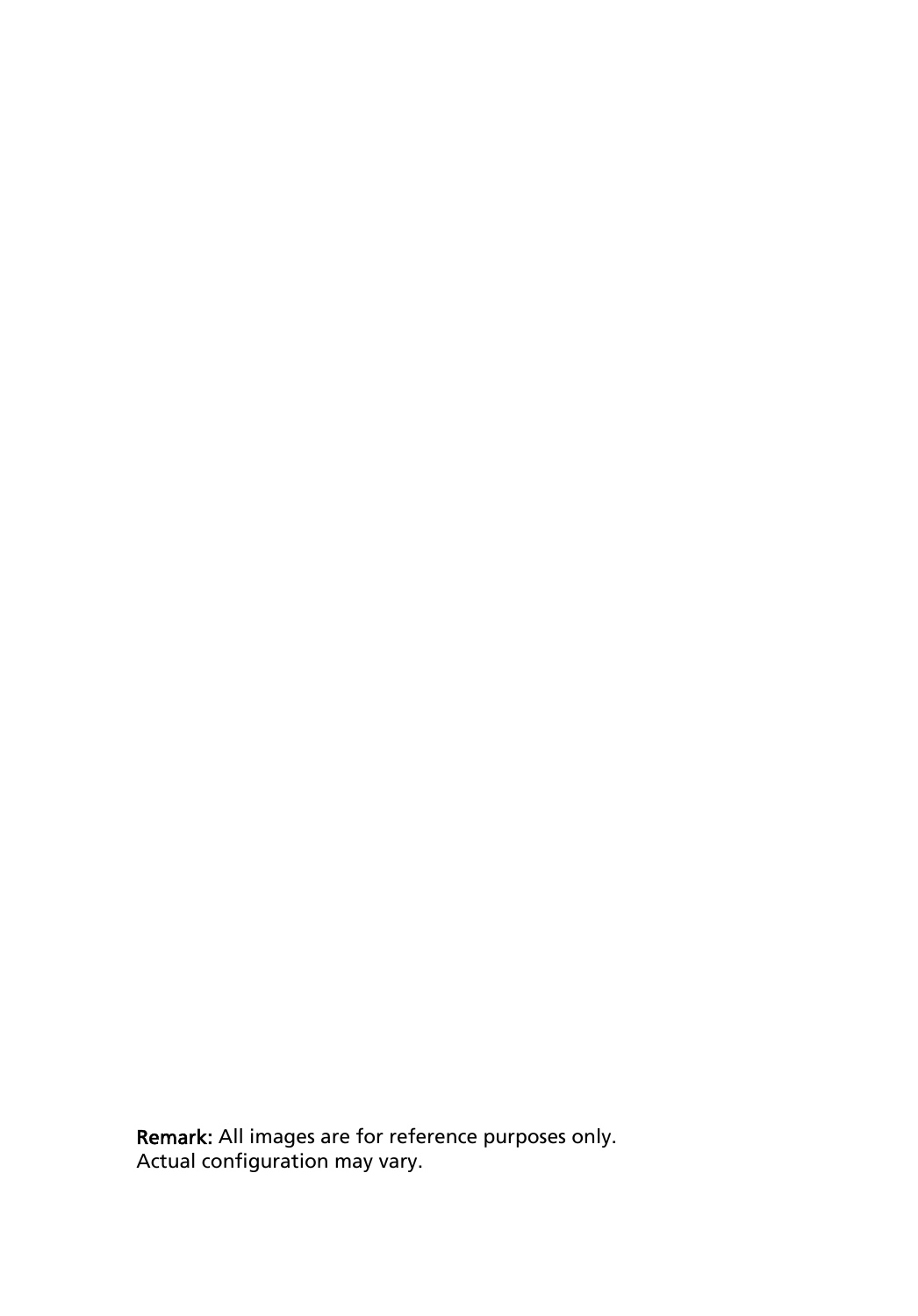# <span id="page-4-0"></span>System tour

Your computer consists of the following:

### <span id="page-4-1"></span>Front panel

| Icon           | <b>Description</b>           | Icon | <b>Description</b>                          |
|----------------|------------------------------|------|---------------------------------------------|
|                | Power button                 |      | Floppy drive<br>(selected models only)      |
| $\mathfrak{G}$ | Microphone jack              |      | Optical drive<br>(selected models only)     |
|                | Speaker or<br>headphone jack |      | Media card reader<br>(selected models only) |
|                | USB port                     |      | IEEE 1394 port<br>(selected models only)    |

### <span id="page-4-2"></span>Rear panel

| Icon      | <b>Description</b>      | <b>Icon</b> | <b>Description</b>                    |
|-----------|-------------------------|-------------|---------------------------------------|
| ,,,,,,,   | PS/2 keyboard connector |             | PS/2 mouse connector                  |
|           | VGA port                |             | Serial port<br>(selected models only) |
|           | Printer connector       |             | USB port                              |
| <b>BR</b> | Microphone-in jack      |             | RJ-45 Ethernet connector              |
|           | Line-in jack            |             | Line-out / Speaker-out<br>jack        |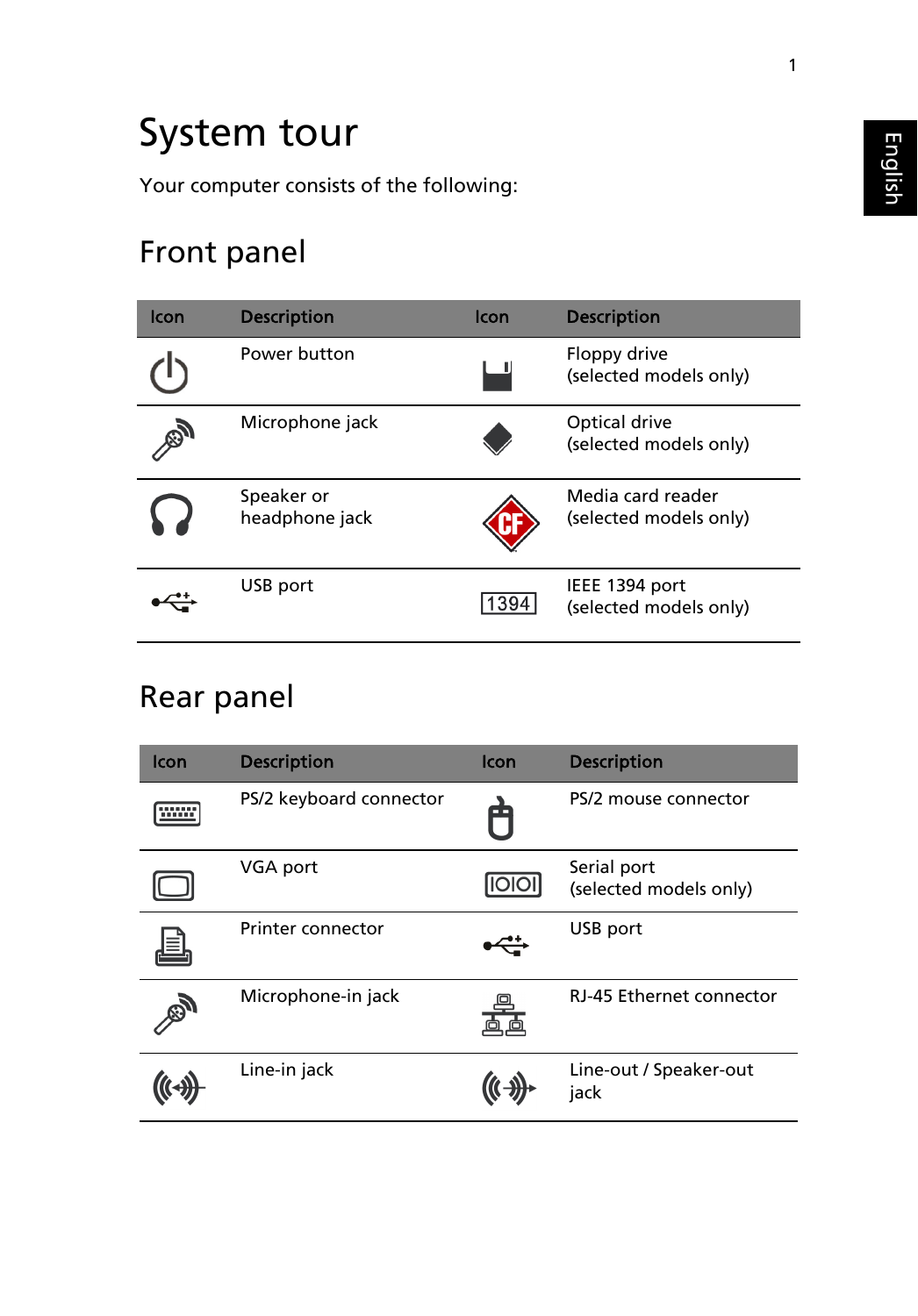### <span id="page-5-0"></span>System features

#### <span id="page-5-1"></span>Performance

- Intel® mainstream high-performance processor
- Expandable system memory
- Power management functionality
- 3.5" inch floppy drive (optional)
- Multimedia card reader (optional)
- CD-ROM, DVD-ROM, CD-RW (52X/24X), DVD/CD-RW combo or DVD writer (optional)
- High-capacity, PATA / SATA HDD (optional)
- Supports USB 2.0 high-performance peripherals

### <span id="page-5-2"></span>Multimedia

- Stereo-surround audio system via onboard audio controller
- Audio-in/line-in, audio-out/line-out, headphone-out and external microphone-in jacks

### <span id="page-5-3"></span>**Connectivity**

- Two PS/2 ports for keyboard and mouse
- One parallel port
- USB 2.0 ports (two front, others rear)
- High-speed V.92, 56K fax/data modem (optional)
- Ultra-fast Ethernet connection

### <span id="page-5-4"></span>System peripherals

The Aspire series computer consists of the system itself and system peripherals, like a mouse, keyboard, and a set of speakers (all optional). This section provides a brief description of basic system peripherals.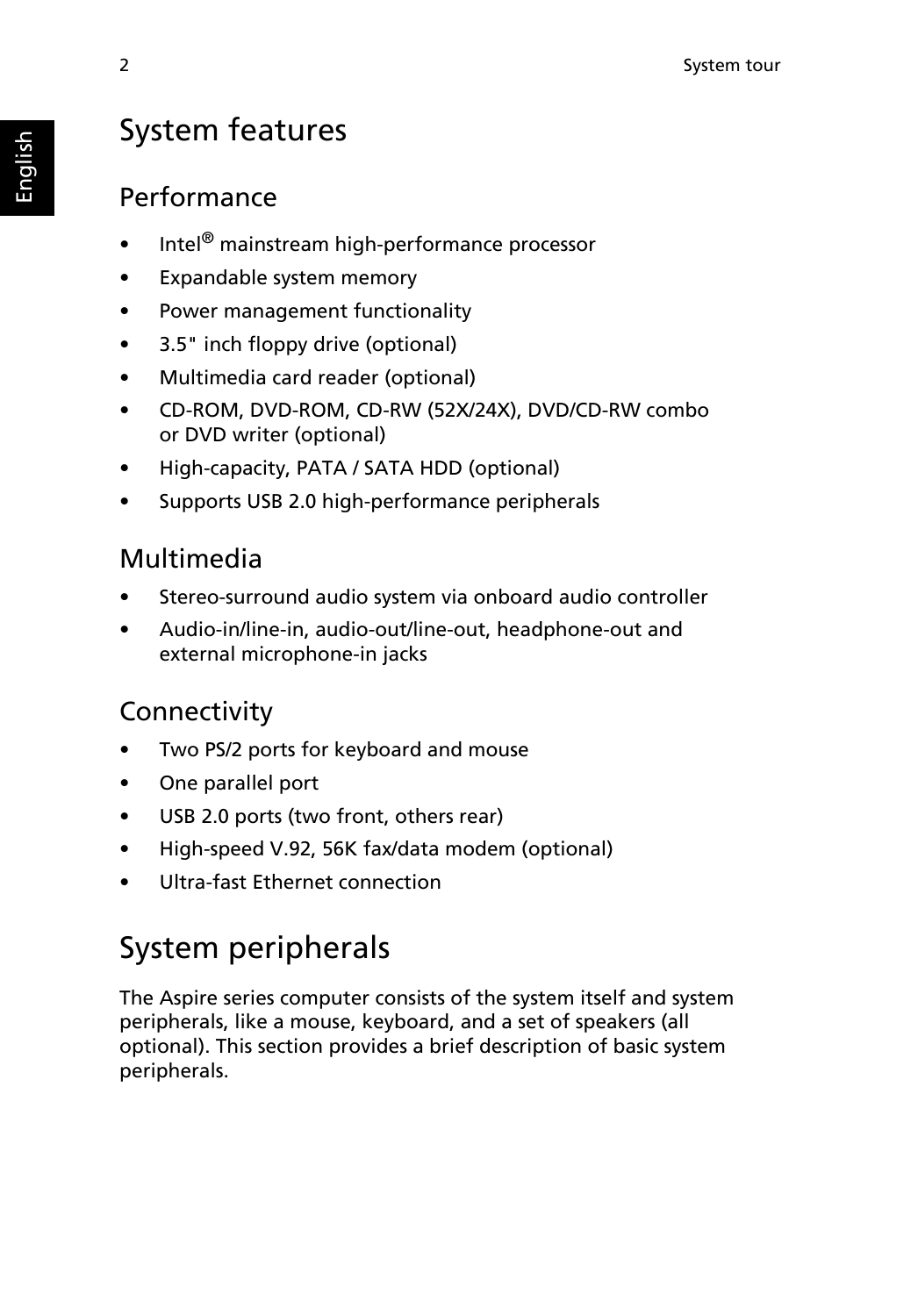### <span id="page-6-0"></span>Mouse (PS/2 or USB, manufacturing option)

The included mouse is a standard two-button wheel mouse. Connect the mouse to the PS/2 mouse port or USB port on the back panel of the system.



#### <span id="page-6-1"></span>Keyboard (PS/2 or USB, manufacturing option)

Connect the keyboard to the PS/2 keyboard port or USB port on the back panel of the system.



#### <span id="page-6-2"></span>Speakers

For systems bundled with speakers, before powering on the system, connect the speaker cable to the audio-out (external speaker) port on the back panel of the system.





Note: All images are for reference purposes only. Actual configuration may vary.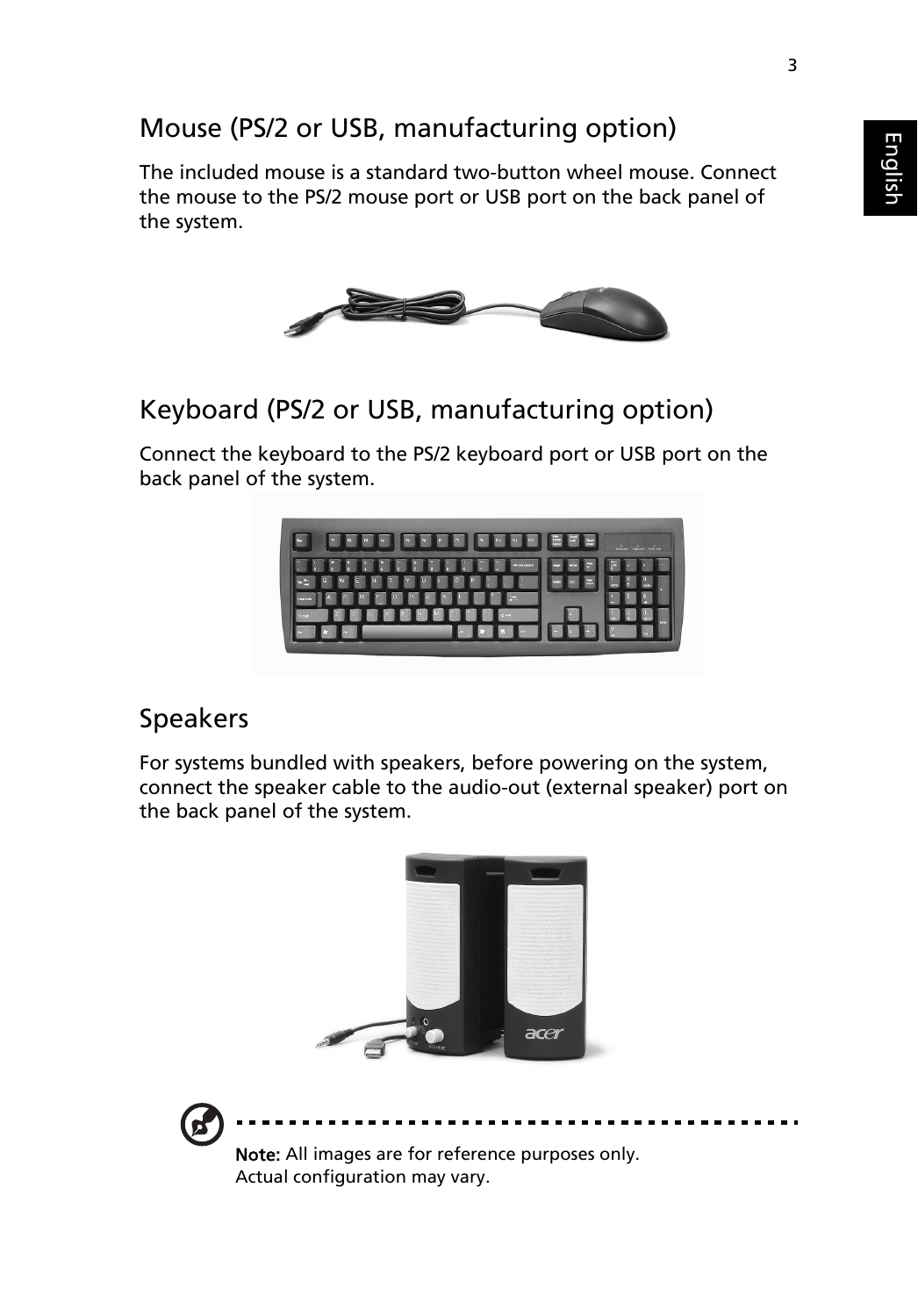For more detailed information about the speakers, please refer to the included operating instructions.



different, depending on the actual product.

## <span id="page-7-0"></span>Setting up your computer

The Aspire series is a versatile and powerful system, supporting an Intel® CPU. The computer uses a state-of-the-art bus architecture, which improves system efficiency and helps the system support varied multimedia and software applications.

Your Aspire series has standard I/O (input/output) interfaces such as a parallel port, PS/2 keyboard and mouse ports, USB ports, two microphone ports and stereo line-out jacks (one in front and one on the rear panel) and a stereo line-in jack. The system can accommodate extra peripheral equipment through these I/O ports.

Your system can also support an optional high-speed fax/data modem or an additional LAN (local area network) card.

Furthermore, the system is compatible with Microsoft® Windows® XP operating systems.

### <span id="page-7-1"></span>Necessary to know before setup

### <span id="page-7-2"></span>Selecting a location

Selecting the optimum location for your computer:

- Do not place the system too close to other electrical equipment.
- Do not place the system in high-traffic areas or where the power cord or other cords may be stepped on.
- Avoid placing the system in any location that is excessively dusty or damp.

### <span id="page-7-3"></span>Opening the package

Open the package carefully and keep all packing materials for later use.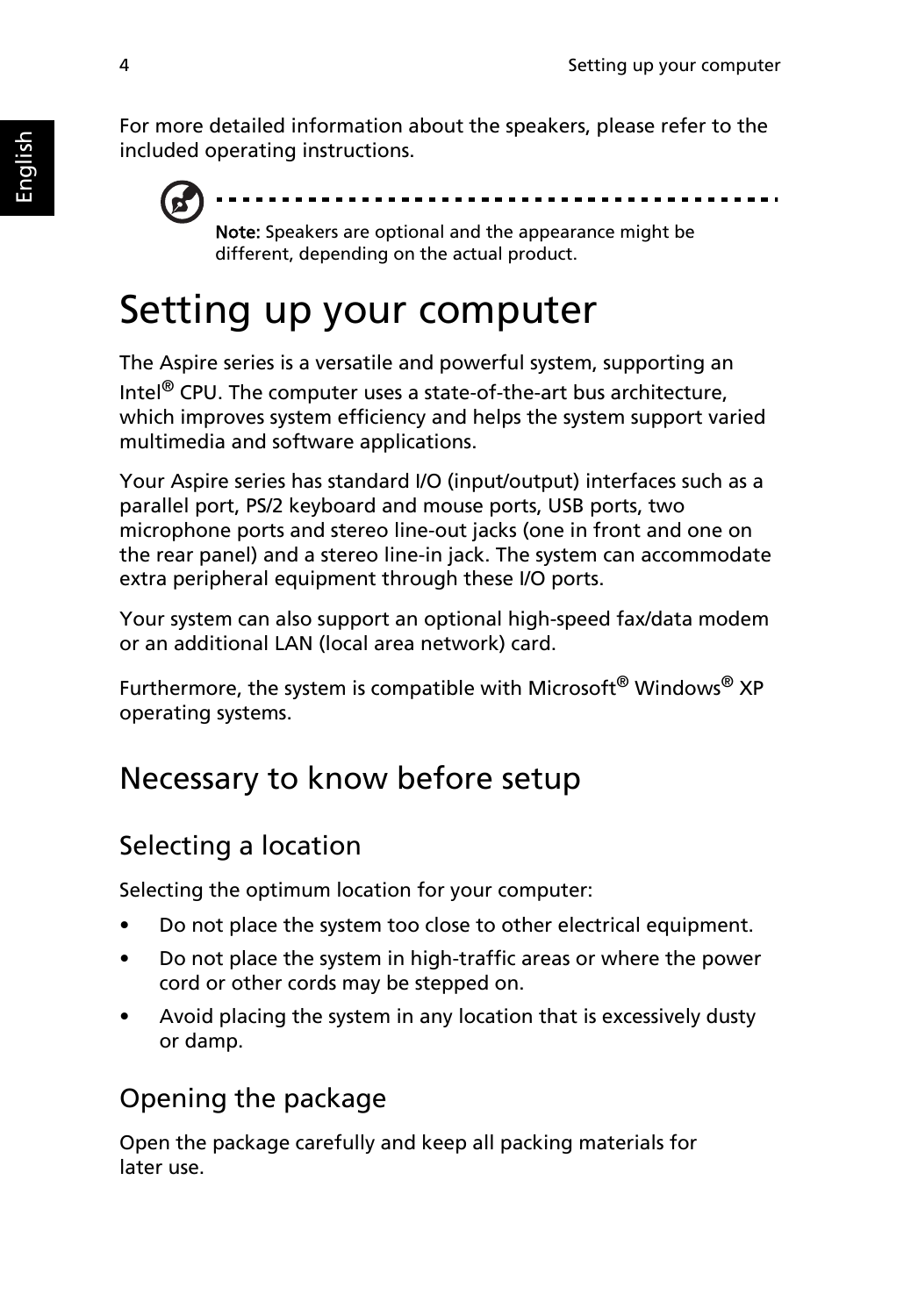Ensure that all items are present and in good condition. If any of the following items are missing or appear damaged, contact your dealer immediately:

- Aspire series
- PS/2 or USB keyboard (manufacturing option)
- PS/2 or USB mouse (manufacturing option)
- Speakers (selected models only)
- User's Guide and Starter poster

Other user documentation and third-party software.

### <span id="page-8-0"></span>Connecting peripherals

After everything is connected, plug the power cord into the system and insert the other end into a power outlet.



### <span id="page-8-1"></span>Starting your computer

After connecting all the peripheral equipment, start your computer according to the steps below:

- 1 Turn on all peripheral equipment, such as the monitor, printer, fax, speakers, etc.
- 2 Turn on the system. Once the start up process is complete, you can begin to use your computer.

### <span id="page-8-2"></span>Shutting down your computer

From the "Start" menu, select "Shut Down" and click OK.

In the event of a system crash, press and hold the power button on the front of the system for four seconds. After the system has shut down, turn off all peripheral devices.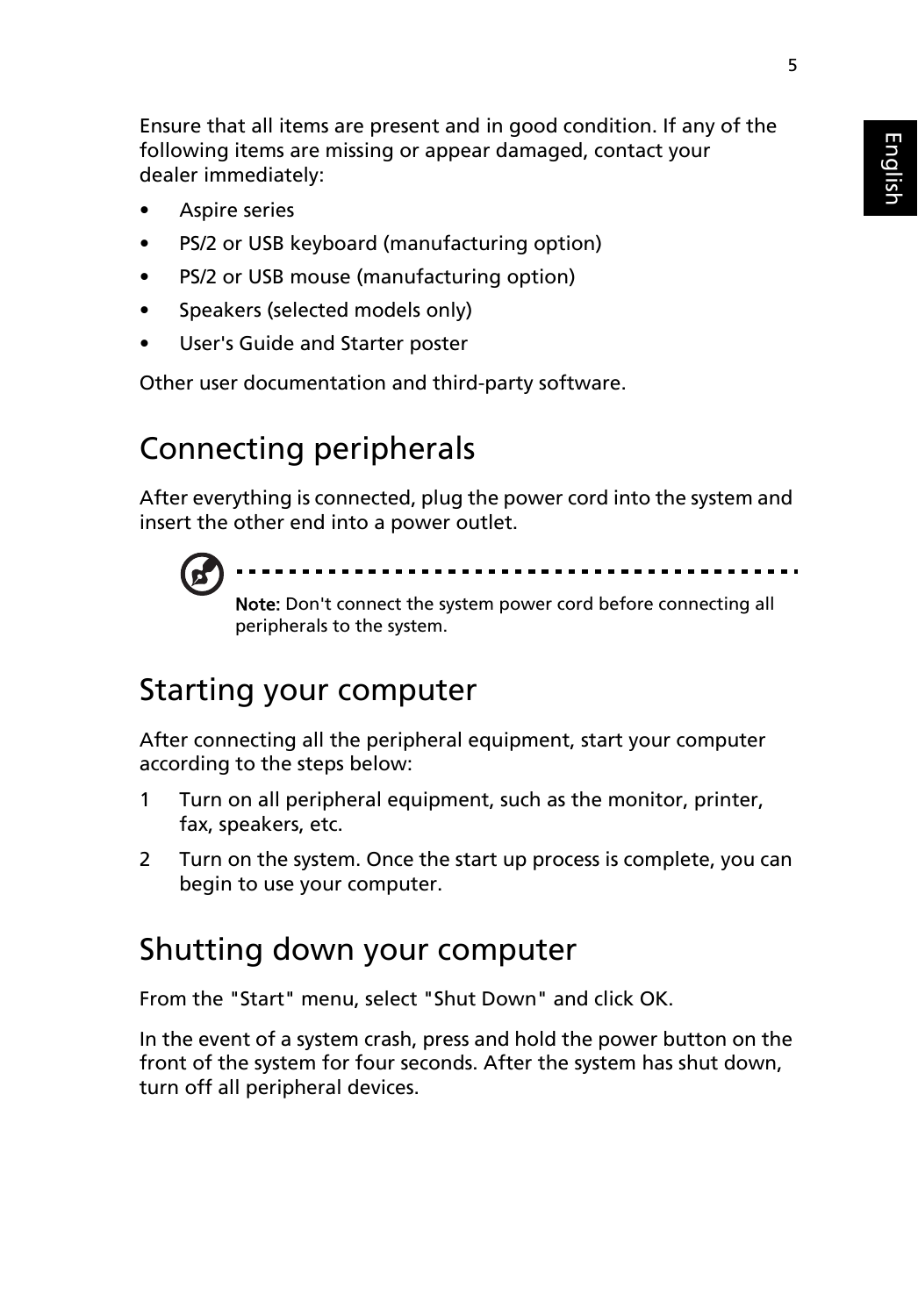### <span id="page-9-0"></span>System upgrade

You can expand your Aspire series system quickly and easily by adding components. You can also upgrade the components of your Aspire series system.

### <span id="page-9-1"></span>Opening the computer

Before removing any panels or covers, please make sure to shut off the computer and unplug the power cord from the outlet.

- Remove the two screws on the side panel.
- Slide the panel back and off.

### <span id="page-9-2"></span>Setting up new components

You can only use components compatible with Aspire series computers. Before you choose new components, please ask your authorized Acer dealer whether the part will operate within your Aspire series system.

In order to ensure proper setup and installation, please refer to the instructions provided with your new components.

Probable upgrades are:

- Upgrade to high-capacity HDD
- Expand high-level memory
- Upgrade from a CD-ROM drive to CD-RW, DVD-ROM, DVD/CD-RW combo or DVD writer
- Install additional interface cards in empty PCI slots, e.g., PCI fax/modem card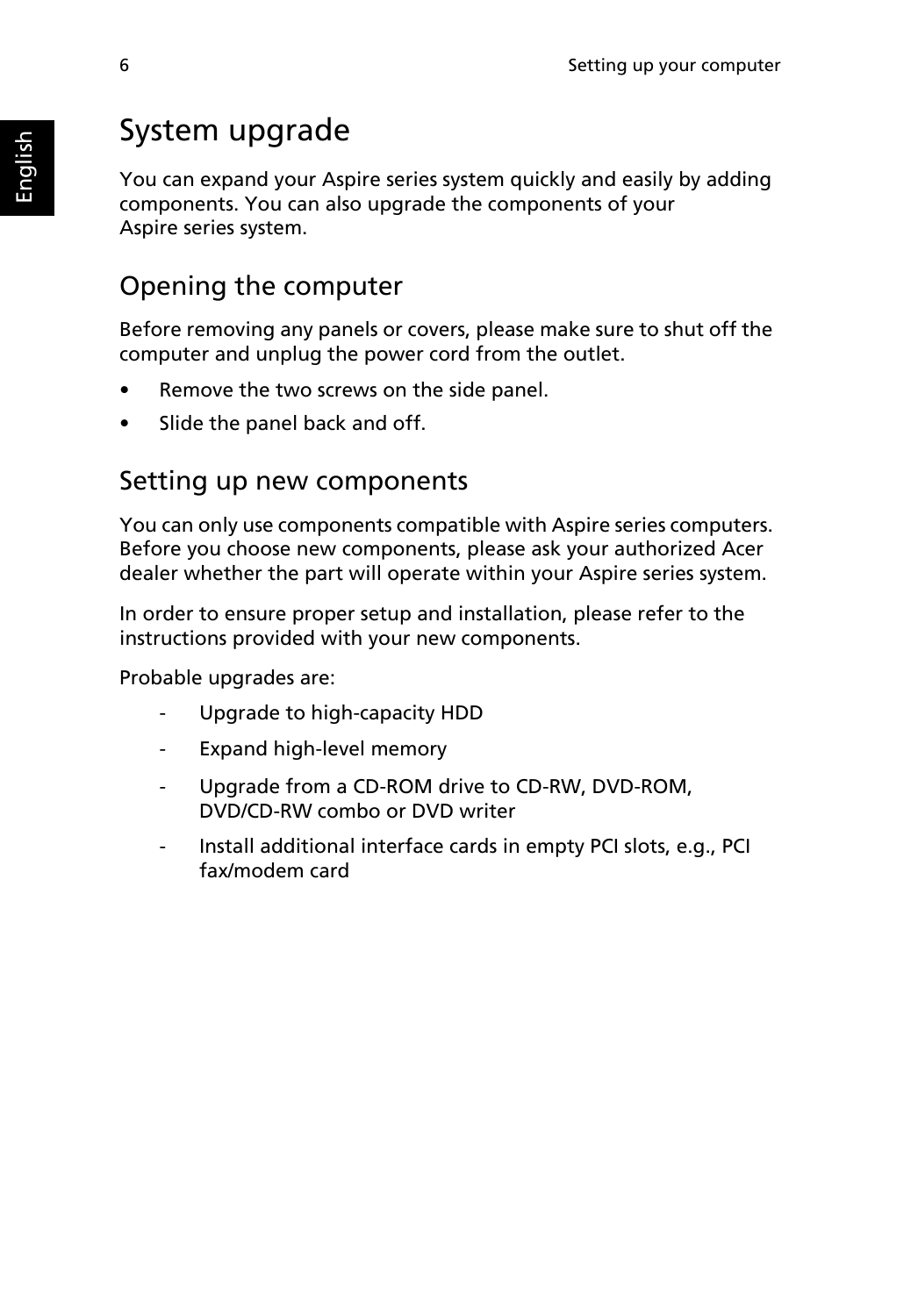# <span id="page-10-0"></span>Troubleshooting

The following are possible situations that may arise during the use of your computer, and each is followed by simple answers and solutions.

#### Q: I pressed the power switch but the system did not boot up.

A: Check the LED located above the power switch.

If the LED is not lit, no power is being applied to the system. Do any of the following:

- Check if the voltage selector switch located on the rear panel of the computer is set to the correct voltage.
- Check if you have properly plugged the power cable into an electrical outlet.
- If you are using a power strip or AVR, make sure it is plugged in and turned on.

If the LED is lit, check the following:

• Is a non-bootable (non-system) floppy disk in the floppy drive? If yes, remove or replace it with a system floppy disk and press <Ctrl> + <Alt> + <Del> to restart your computer.

#### Q: Nothing appears on the screen.

A: Your computer's power management function automatically blanks the screen to save power. Press any key to turn the display back on.

If pressing a key does not work, restart your computer. If restarting your computer does not work, contact your dealer or the technical support center for assistance.

#### Q: The printer does not work.

A: Do the following:

- Make sure the printer is connected to a power outlet and that it is turned on.
- Make sure the printer cable is connected securely to the system's parallel port and the corresponding port on the printer.
- For additional information concerning the printer, refer to the printer's documentation.
- Q: No sound comes out of the speakers.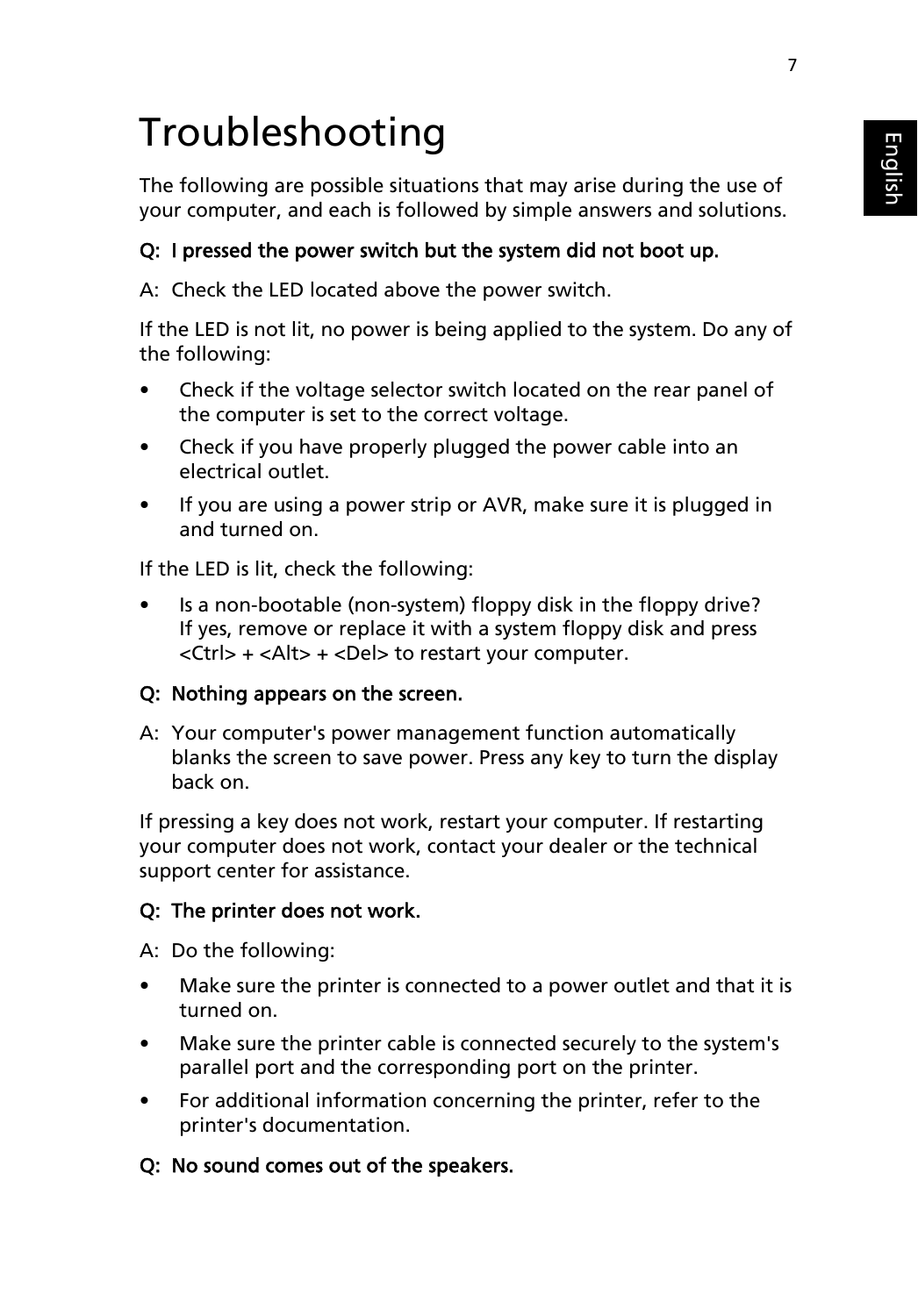- A: Check the following:
- The volume may be muted. Look for the Volume icon on the taskbar. If it is crossed-out, click on the icon and deselect the mute option. You can also press the volume control/mute knob on your USB keyboard to toggle the mute function.
- If headphones, earphones or external speakers are connected to the line-out jack of your computer, the internal or built-in speakers are automatically turned off.

#### Q: System cannot read floppy disk, hard disk, CD or DVD information.

A: Check the following:

- Make sure you are using the correct type of media.
- Check if the floppy disk is formatted correctly. If not, format it again.



Make sure the floppy disk, CD or DVD is inserted correctly (rightside up) into the proper drive (floppy disk goes into floppy drive, DVD goes into DVD drive).

- Check to be sure the CD or DVD is clean and unscratched.
- Check your drive by using a good (undamaged) floppy or optical disk. If your floppy, CD or DVD drive cannot read the information on the good floppy disk, CD or DVD, there may be a problem with the drive. Contact your dealer or technical support center for assistance.

#### Q: System cannot write to floppy disk, hard disk or optical disk.

A: Check the following:

- Make sure the media is not write-protected.
- Make sure you are using the correct type of floppy disk. Check if the floppy disk is formatted correctly. If not, format it again.



.............................

Caution: If you reformat a floppy disk, you will lose all data on it.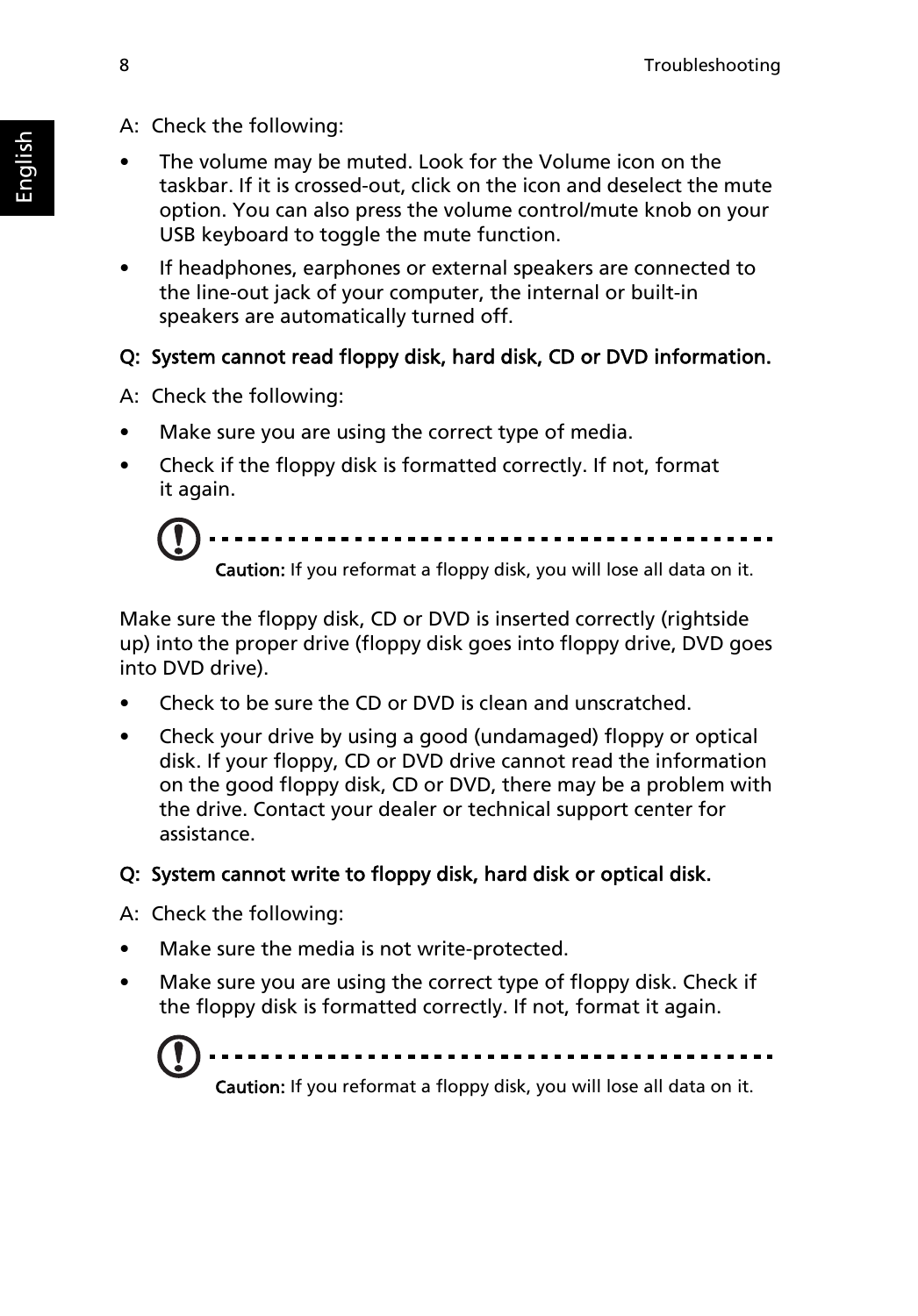# <span id="page-12-0"></span>Taking care of your computer

Please read the instructions listed in this section. Following these instructions will help you maximize the durability of your computer.

### <span id="page-12-1"></span>Important tips

- Do not expose the computer to direct sunlight. Do not place it near sources of heat, such as a radiator.
- Do not subject the computer to magnetic fields.
- Do not expose the computer to rain or moisture.
- Do not spill water onto or into the computer.
- Do not subject the computer to heavy shock or vibration.
- Do not expose the computer to dust or dirt.
- Never place the system on uneven surfaces.
- Do not step on the power cord or place heavy objects on top of it. Carefully route the power cord and any cables away from foot traffic.
- When unplugging the power cord, do not pull on the cord itself but pull on the plug.
- The total ampere rating of the equipment plugged in should not exceed the ampere rating of the cord, if you are using an extension cord. Also, the total current rating of all equipment plugged into a single wall outlet should not exceed the fuse rating.
- Check the documentation that came with your software and/or drivers to see if you can select other settings to make viewing the screen more comfortable.

### <span id="page-12-2"></span>Cleaning and servicing

#### <span id="page-12-3"></span>To clean your computer and keyboard

- 1 Turn off the computer and unplug the power cord.
- 2 Use a soft cloth moistened with water and gently wipe the exterior of the computer and the keyboard. Do not use liquid or aerosol cleaners.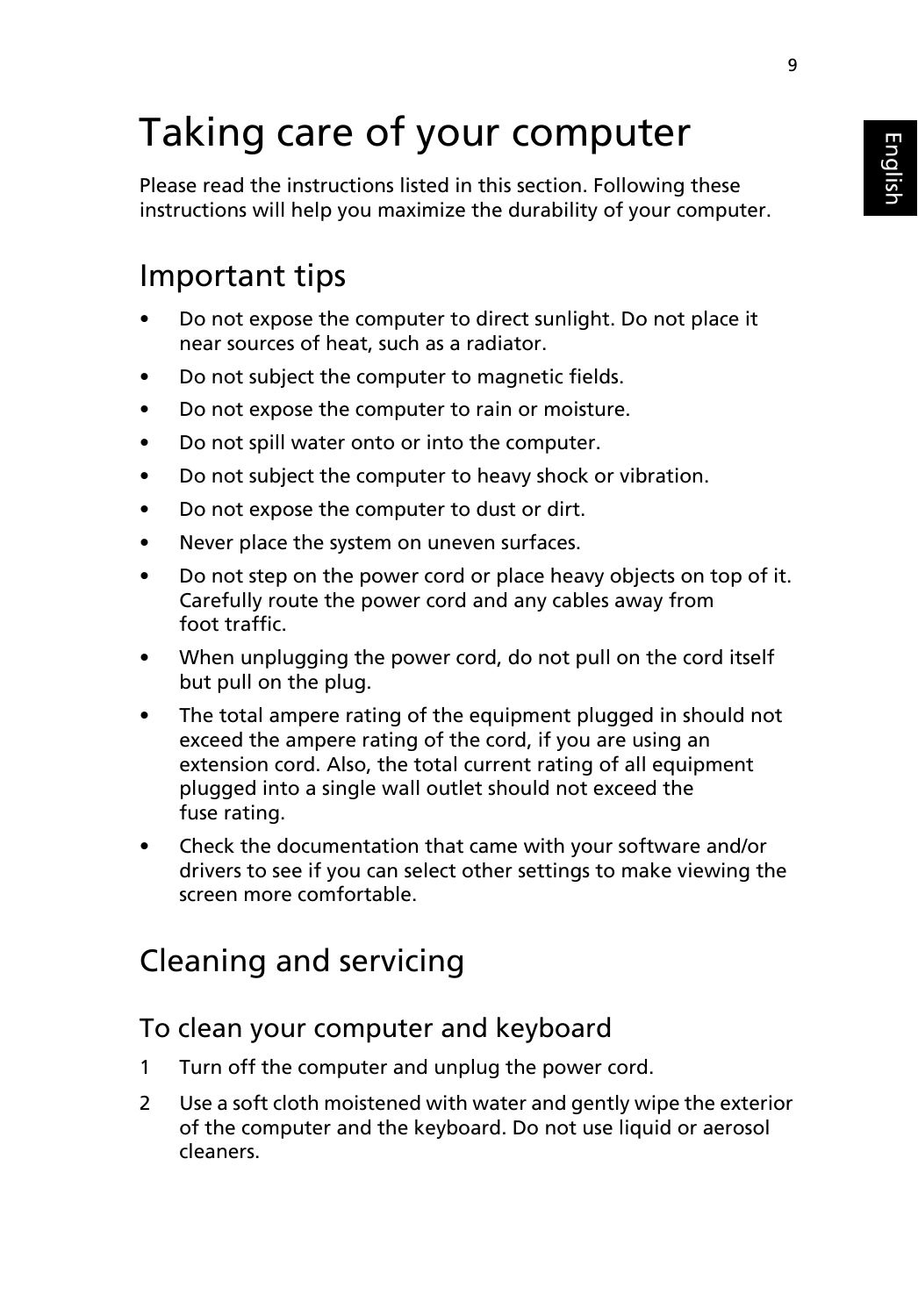#### <span id="page-13-0"></span>To clean your pointing device

To clean your mouse (with roller ball)

- 1 Open the circular cover underneath the mouse.
- 2 Take out the roller ball and wipe it with a soft, damp cloth.
- 3 Put the ball back and replace the cover.

#### <span id="page-13-1"></span>To clean your optical mouse

For users of an optical mouse, refer to the documentation that came with your mouse for maintenance instructions.

#### <span id="page-13-2"></span>To clean your monitor

Make sure you keep your screen clean. For cleaning instructions, refer to the documentation that came with your monitor.

### <span id="page-13-3"></span>When to contact a service technician

- If you drop and damage the computer.
- If liquid has been spilled into the computer.
- If the computer is not operating normally.

#### <span id="page-13-4"></span>Asking for technical assistance

For technical assistance, contact your local dealer or distributor. You may also access the Acer Web site (www.acersupport.com) for information on how and where to contact the service centers available in your area.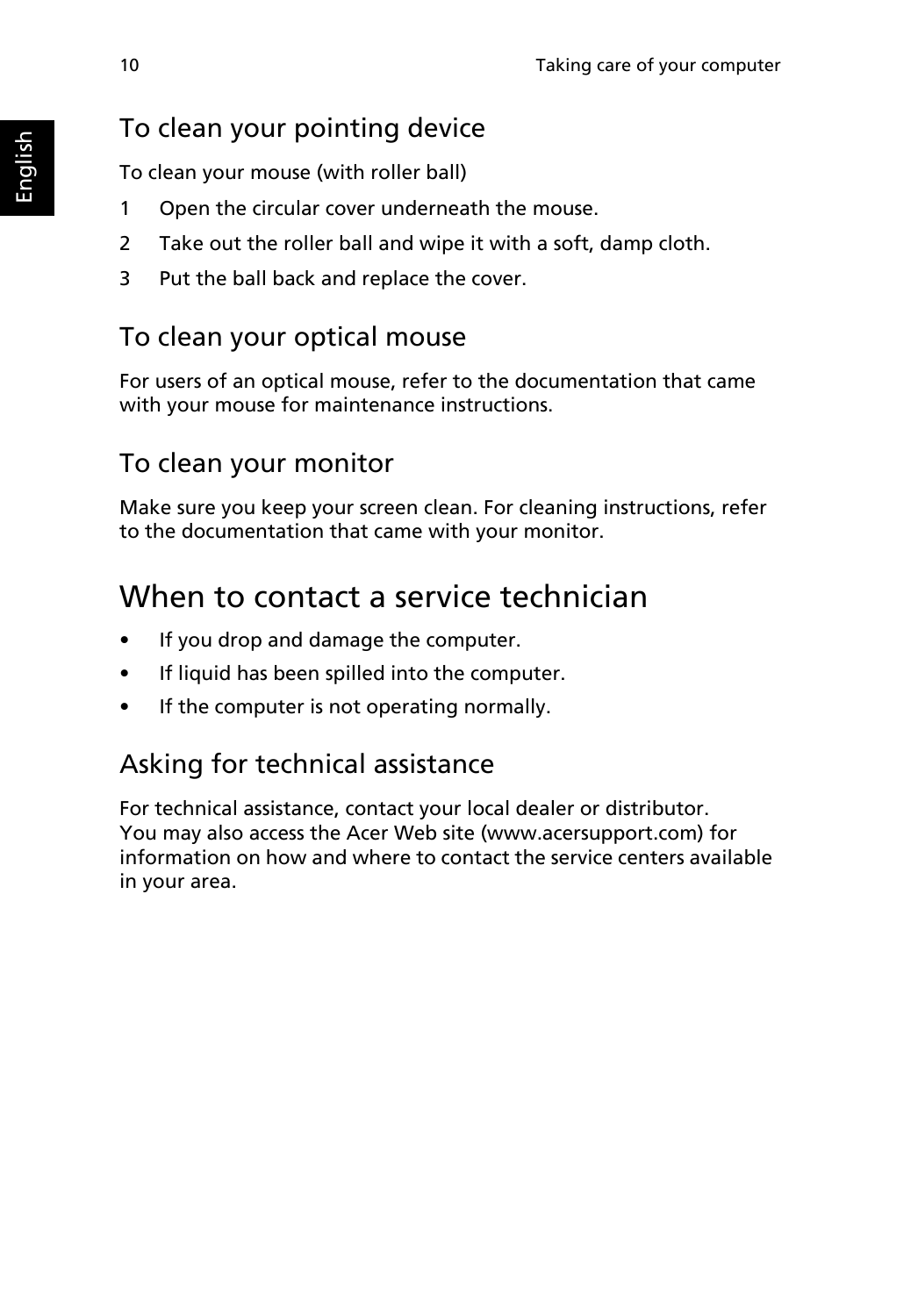### <span id="page-14-0"></span>ENERGY STAR guidelines compliance

As an Energy Partner, Acer Inc., has determined that this product meets the ENERGY STAR guidelines for energy efficiency.

### <span id="page-14-1"></span>Declaration of conformity for EU countries

Acer hereby declares that this personal computer is in compliance with the essential requirements and other relevant provisions of Directive 1999/5/EC.

#### Notice: Shielded cables

All connections to other computing devices must be made using shielded cables to maintain compliance with FCC regulations.

#### Notice: Peripheral devices

Only peripherals (input/output devices, terminals, printers, etc.) certified to comply with the Class B limits may be attached to this equipment. Operation with non-certified peripherals is likely to result in interference to radio and TV reception.

### <span id="page-14-2"></span>Modem notices

#### <span id="page-14-3"></span>TBR 21

This equipment has been approved [Council Decision 98/482/EC - "TBR 21"] for pan-European single terminal connection to the Public Switched Telephone Network (PSTN). However, due to differences between the individual PSTNs provided in different countries, the approval does not, of itself, give an unconditional assurance of successful operation on every PSTN termination point. In the event of problems, you should contact your equipment supplier in the first instance.

### <span id="page-14-4"></span>Important safety instructions

Read these instructions carefully. Save them for future reference.

- 1 Follow all warnings and instructions marked on the product.
- 2 Unplug this product from the wall outlet before cleaning. Do not use liquid cleaners or aerosol cleaners. Use a water-moistened cloth for cleaning.
- 3 Do not use this product near water.
- 4 Do not place this product on an unstable cart, stand or table. If the product falls, it could be seriously damaged.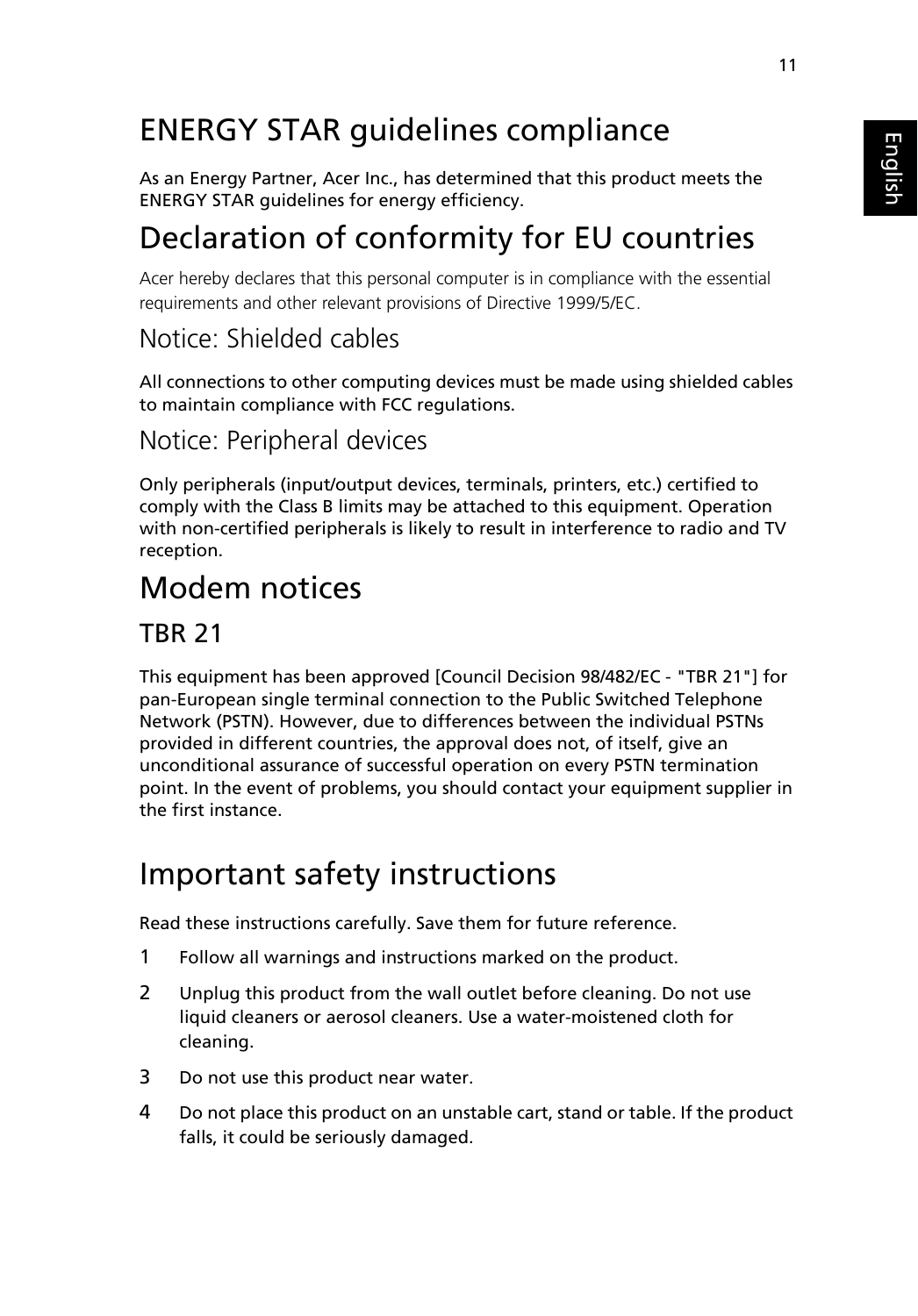- 5 Slots and openings are provided for ventilation to ensure reliable operation of the product and to protect it from overheating. These openings must not be blocked or covered. The openings should never be blocked by placing the product on a bed, sofa, rug or other similar surface. This product should never be placed near or over a radiator or heat register, or in a built-in installation unless proper ventilation is provided.
- 6 This product should be operated from the type of power indicated on the marking label. If you are not sure of the type of power available, consult your dealer or local power company.
- 7 Do not allow anything to rest on the power cord. Do not locate this product where people will walk on the cord.
- 8 If an extension cord is used with this product, make sure that the total ampere rating of the equipment plugged into the extension cord does not exceed the extension cord ampere rating. Also, make sure that the total rating of all products plugged into the wall outlet does not exceed the fuse rating.
- 9 Never push objects of any kind into this product through cabinet slots as they may touch dangerous voltage points or short-out parts that could result in a fire or electric shock. Never spill liquid of any kind onto or into the product.
- 10 Do not attempt to service this product yourself, as opening or removing covers may expose you to dangerous voltage points or other risks. Refer all servicing to qualified service personnel.
- 11 Unplug this product from the wall outlet and refer servicing to qualified service personnel under the following conditions:
	- a When the power cord or plug is damaged or frayed.
	- b If liquid has been spilled into the product.
	- c If the product has been exposed to rain or water.
	- d If the product does not operate normally when the operating instructions are followed. Adjust only those controls that are covered by the operating instructions, since improper adjustment of other controls may result in damage and will often require extensive work by a qualified technician to restore the product to normal condition.
	- e If the product has been dropped or the case has been damaged.
	- f If the product exhibits a distinct change in performance, indicating a need for service.
- 12 Use only the proper type of power supply cord set (provided in your accessories box) for this unit. It should be a detachable type : UL listed/CSA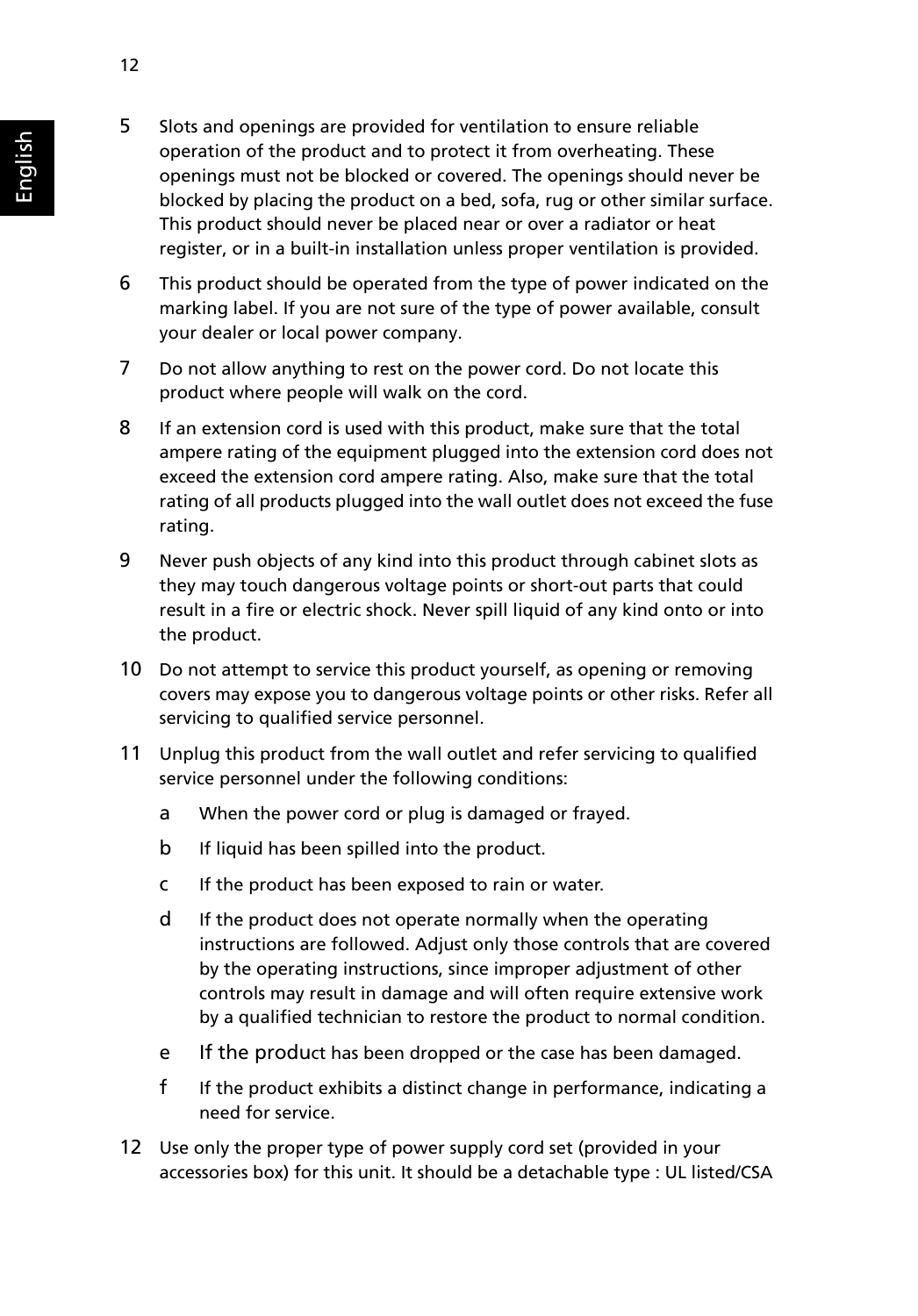certified, type SPT-2, rated 7A 125V minimum, VDE approved or its equivalent. Maximum length is 15 feet (4.6 meters).

- 13 Always disconnect all telephone lines from the wall outlet before serving or disassembling this equipment.
- 14 Avoid using a telephone line (other than the cordless type) during an electrical storm. There may be a remote risk of electric shock from lightning.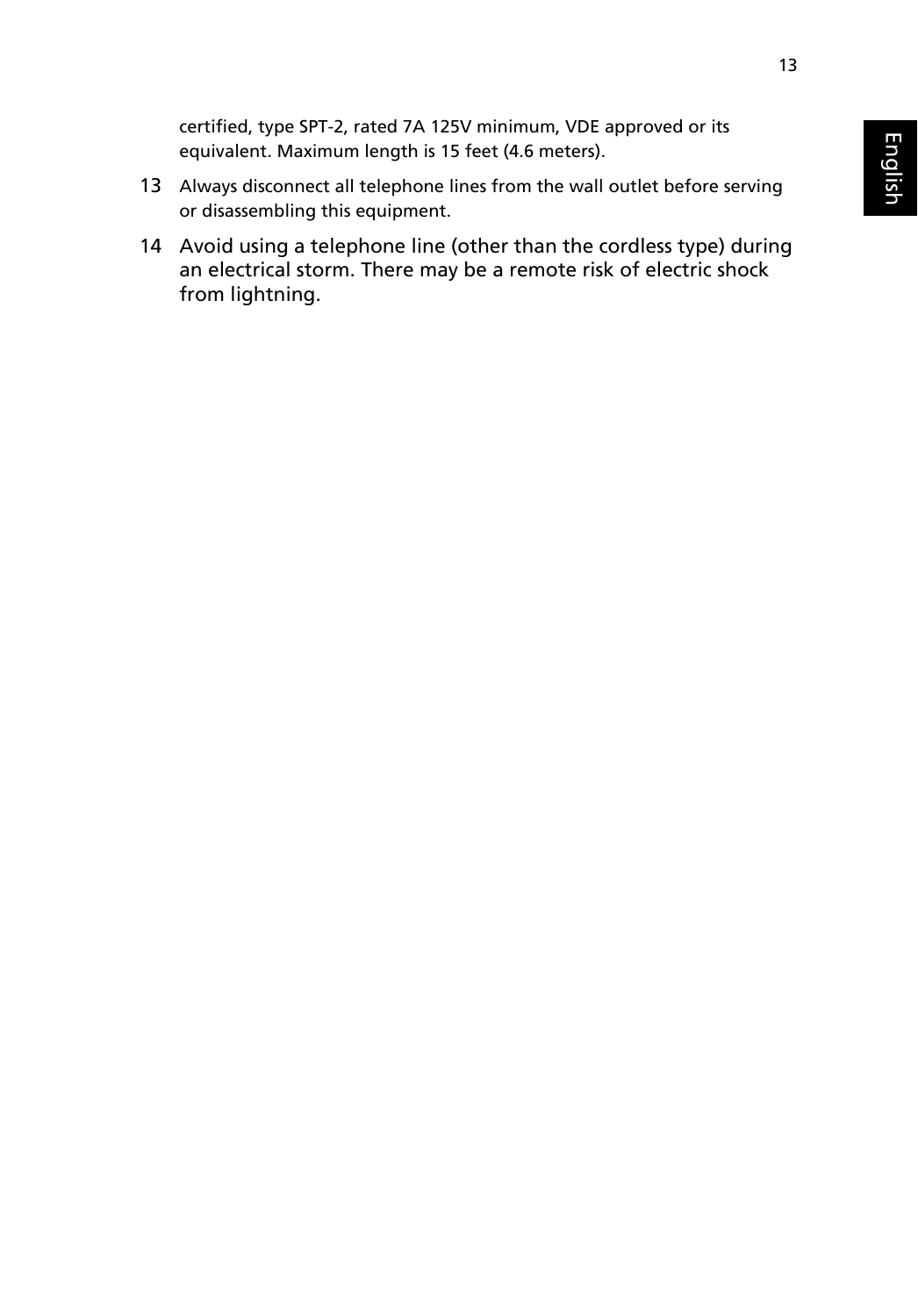#### <span id="page-17-0"></span>**CAUTION**

Danger of explosion if battery is incorrectly replaced. Replace only with the same or equivalent type recommended by the manufacturer. Dispose of used batteries according to local regulations. Recycle if possible.

#### ADVARSEL!

Lithiumbatteri - Eksplosionsfare ved fejlagtig håndtering. Udskiftning må kun ske med batteri af samme fabrikat og type. Léver det brugte batteri tilbage til leverandøren.

#### ADVARSEL

Eksplosjonsfare ved feilaktig skifte av batteri. Benytt samme batteritype eller en tilsvarende type anbefalt av apparatfabrikanten. Brukte batterier kasseres i henhold til fabrikantens instruksjoner.

#### VARNING

Explosionsfara vid felaktigt batteribyte. Anvãnd samma batterityp eller en ekvivalent typ som rekommenderas av apparattillverkaren. Kassera anvãnt batteri enligt fabrikantens instruktion.

#### **VAROITUS**

Päristo voi räjähtää, jos se on virheellisesti asennettu. Vaihda paristo ainoastaan laitevalmistajan suosittelemaan tyyppiin. Hävitä käytetty paristo valmistajan ohjeiden mukaisesti.

#### VORSICHT!

Explosionsgefahr bei unsachgemäßen Austausch der Batterie Ersatz nur durch denselben oder einem vom Hersteller empfohlenem ähnlichen Typ. Entsorgung gebrauchter Batterien nach Angaben des Herstellers.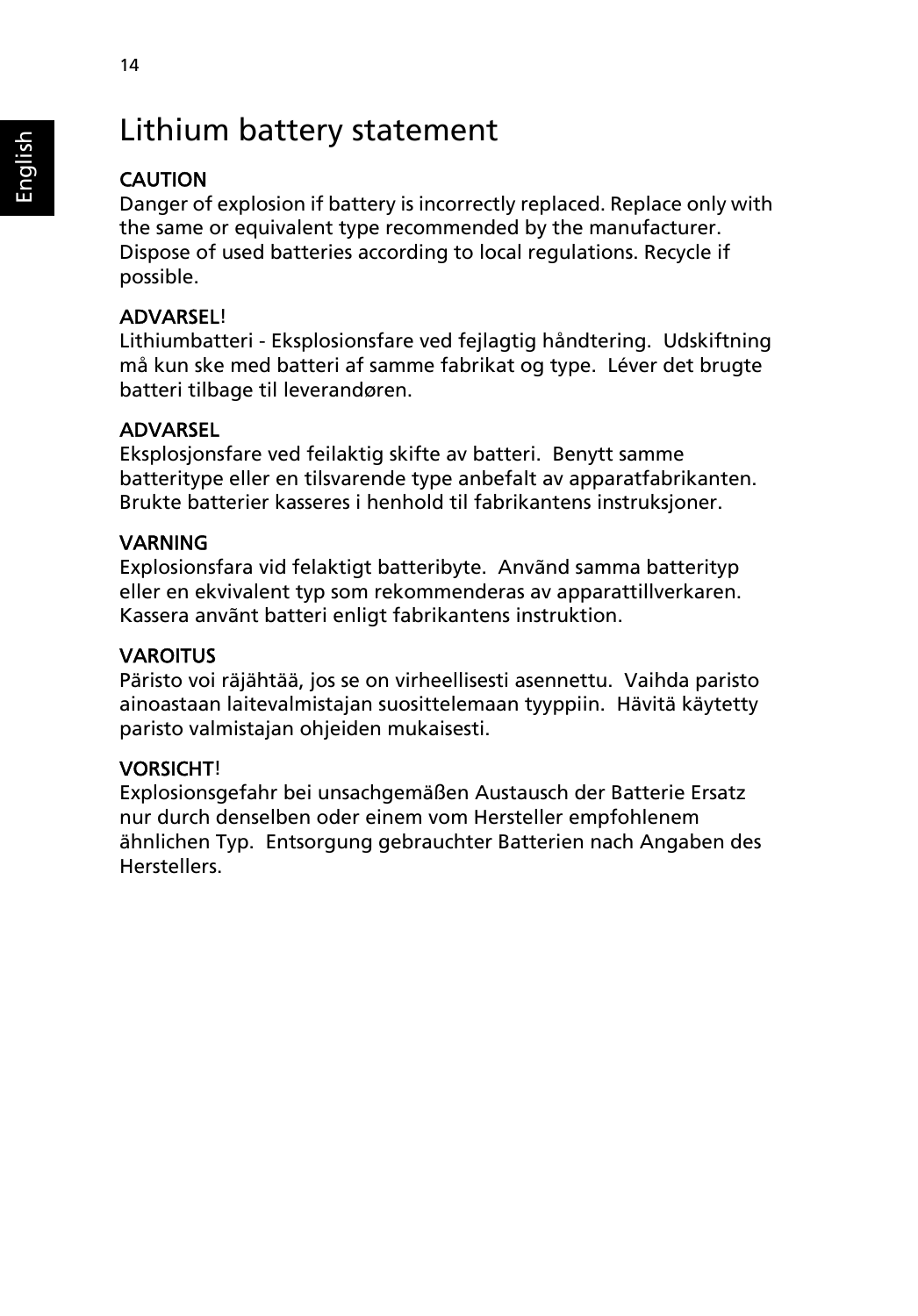### <span id="page-18-0"></span>Laser compliance statement

The CD or DVD drive used with this computer is a laser product. The CD or DVD drive's classification label (content shown below) is located on the drive.

CLASS 1 LASER PRODUCT CAUTION: INVISIBLE LASER RADIATION WHEN OPEN. AVOID EXPOSURE TO BEAM.

APPAREIL A LASER DE CLASSE 1 PRODUIT LASERATTENTION: RADIATION DU FAISCEAU LASER INVISIBLE EN CAS D'OUVERTURE. EVITTER TOUTE EXPOSITION AUX RAYONS.

LUOKAN 1 LASERLAITE LASER KLASSE 1 VORSICHT: UNSICHTBARE LASERSTRAHLUNG, WENN ABDECKUNG GEÖFFNET NICHT DEM STRAHLL AUSSETZEN

PRODUCTO LÁSER DE LA CLASE I ADVERTENCIA: RADIACIÓN LÁSER INVISIBLE AL SER ABIERTO. EVITE EXPONERSE A LOS RAYOS.

ADVARSEL: LASERSTRÅLING VEDÅBNING SE IKKE IND I STRÅLEN.

VARO! LAVATTAESSA OLET ALTTINA LASERSÅTEILYLLE. VARNING: LASERSTRÅLNING NÅR DENNA DEL ÅR ÖPPNAD ÅLÅ TUIJOTA SÅTEESEENSTIRRA EJ IN I STRÅLEN

VARNING: LASERSTRÅLNING NAR DENNA DEL ÅR ÖPPNADSTIRRA EJ IN I STRÅLEN

ADVARSEL: LASERSTRÅLING NAR DEKSEL ÅPNESSTIRR IKKE INN I STRÅLEN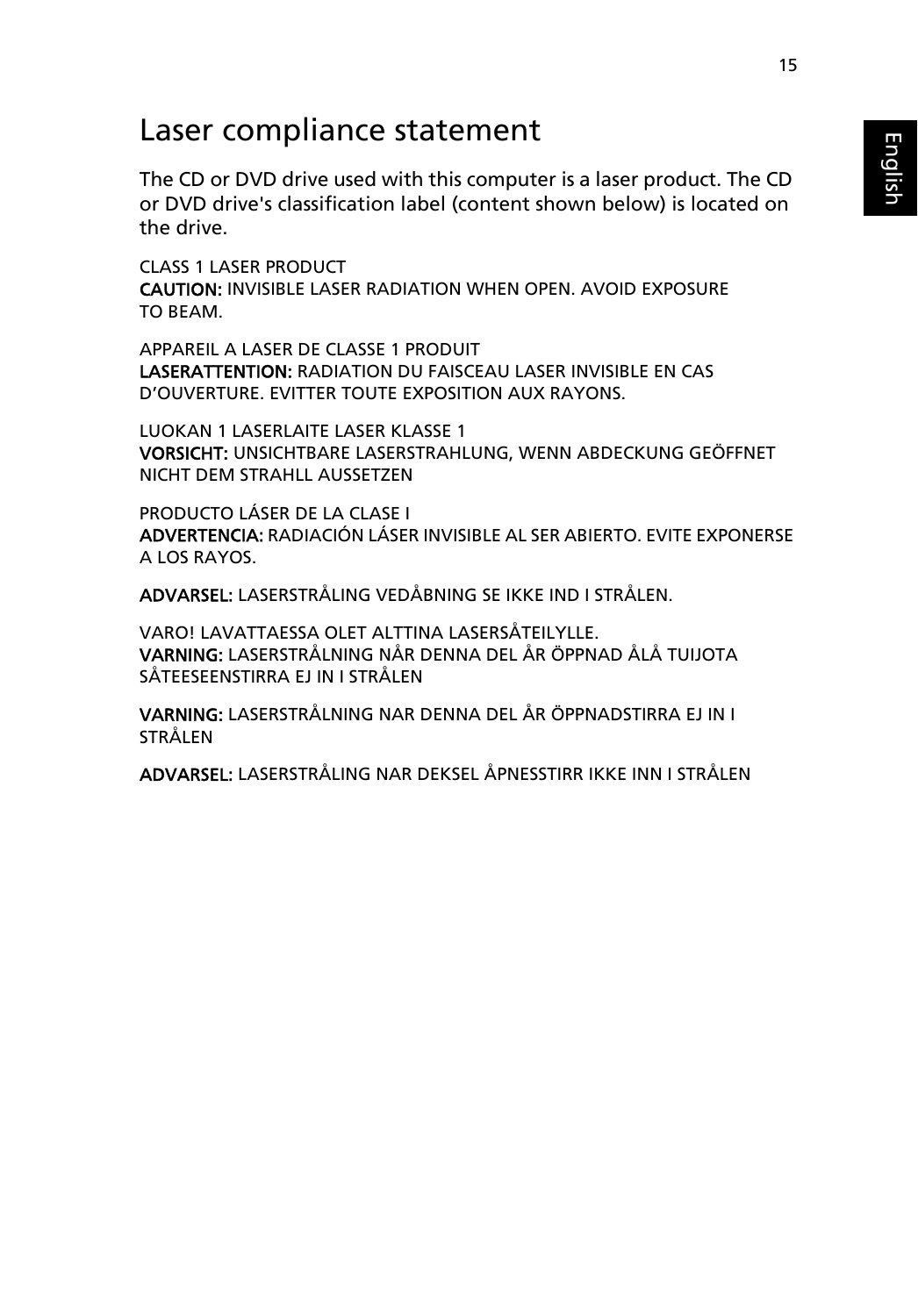### <span id="page-19-0"></span>Declaration of conformity for CE marking

Name of manufacturer: Acer Inc.

Address of manufacturer: 8F, 88, Sec. 1, Hsin Tai Wu Rd. Hsichih, Taipei Hsien 221 Taipei, Taiwan

Declares that product: Personal computer Model: Model: Aspire series

Conforms to the EMC Directive 89/336/EEC as attested by conformity with the following harmonized standards:

EN55022:1998/A1: 2000; AS/NZS CISPR 22: 2002: Limits and methods of measurement of radio interference characteristics of information technology equipment

EN55024: 1998/A1: 2001; AS/NZS CISPR 24: 1997: Information technology equipment - immunity characteristics -- limits and methods

#### of measurement Including:

| Standard                                                      | Description                                                | <b>Results</b> | Criteria     |
|---------------------------------------------------------------|------------------------------------------------------------|----------------|--------------|
| EN61000-4-2: 1995/A1: 1998/A2: 2001<br>AS/N7S 61000.4.2: 2002 | Electrostatic discharge                                    | Pass           | B            |
| FN61000-4-3: 1996/A1: 1998/A2: 2001<br>AS/NZS 61000.4.3: 1999 | Radio-frequency,<br>electromagnetic field                  | Pass           | А            |
| EN61000-4-4: 1995/A1: 2001/A2: 2001<br>AS/N7S 61000.4.4: 1999 | Electrical fast transient/burst                            | Pass           | B            |
| FN61000-4-5: 1995/A1: 2001<br>AS/N7S 61000.4.5: 1999          | Surge                                                      | Pass           | B            |
| FN61000-4-6: 1996/A1: 2001<br>AS/N7S 61000.4.6: 1999          | Conductive disturbance                                     | Pass           | А            |
| EN61000-4-8: 1993/A1: 2001<br>AS/N7S 61000.4.8: 2002          | Power frequency magnetic field                             | Pass           | А            |
| FN61000-4-11: 1994/A1: 2001<br>AS/N7S 61000.4.11: 1999        | Voltage dips / short interruption<br>and voltage variation |                |              |
|                                                               | >95% in 10 ms                                              | Pass           | B            |
|                                                               | 30% in 500 ms                                              | Pass           | $\mathsf{C}$ |
|                                                               | >95% in 5000 ms                                            | Pass           | $\mathsf{C}$ |

| Standard                                    | Description                            | Results |
|---------------------------------------------|----------------------------------------|---------|
| FN61000-3-2: 2000<br>AS/NZS 61000.3.2: 2003 | Limits for harmonics current emissions | Pass    |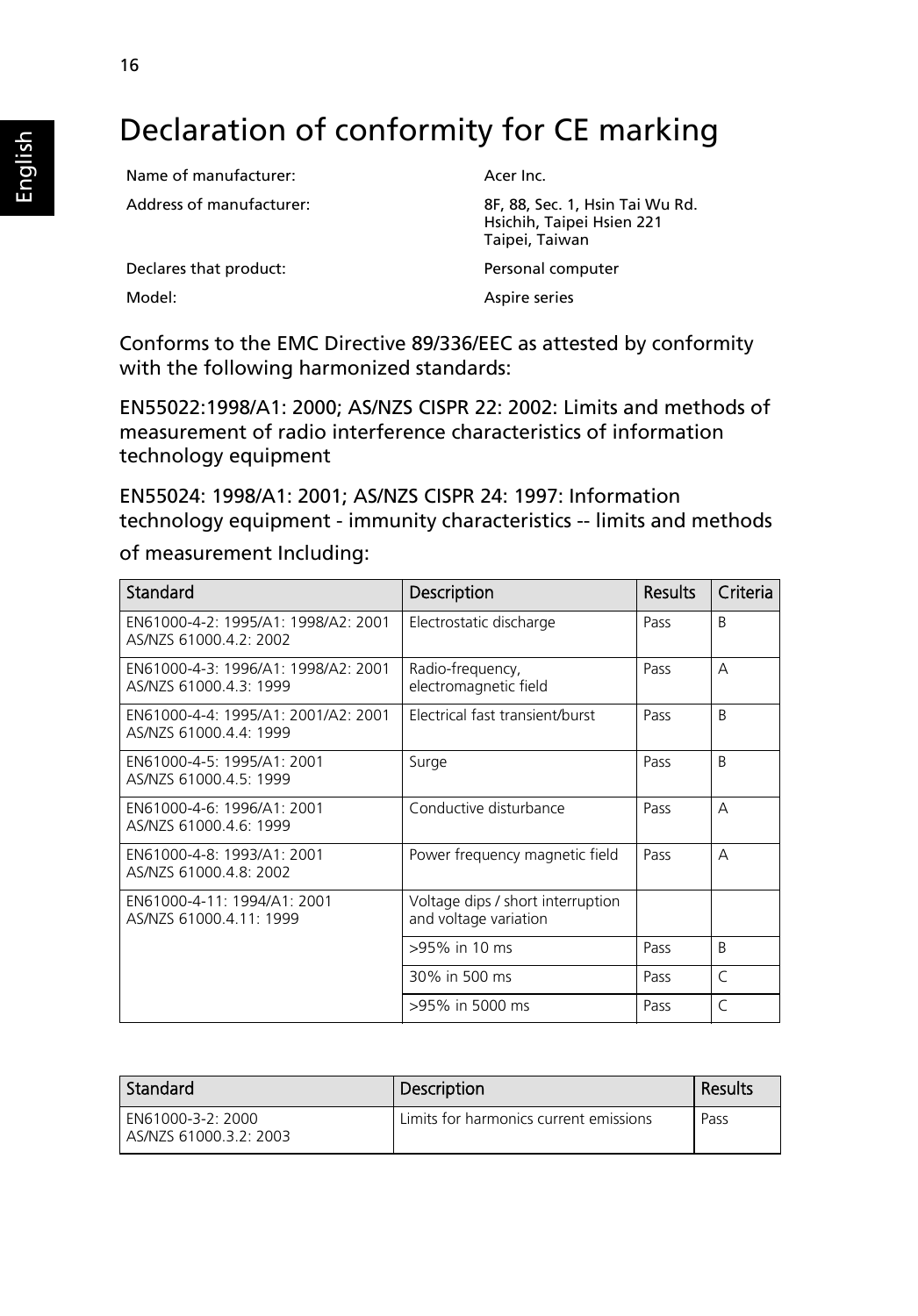Conforms to the Low Voltage Directive 73/23/EEC as attested by conformity with the following harmonized standard:

EN60950: 2000 3rd: Safety of Information Technology Equipment Including Electrical Business Equipment.

This equipment has been approved by Council Decision 98/482/EC (CTR21) for pan-European single terminal connection to the Public Switched Telephone Network (PSTN).

We, Acer Inc., hereby declare that the equipment bearing the trade name and model number specified above was tested conforming to the applicable rules under the most accurate measurement standards possible, and that all the necessary steps have been taken and are in force to assure that production units of the same equipment will continue to comply with the requirements.

Easy Lai

Easy Lai, Director Acer Incorporated

---------------------------